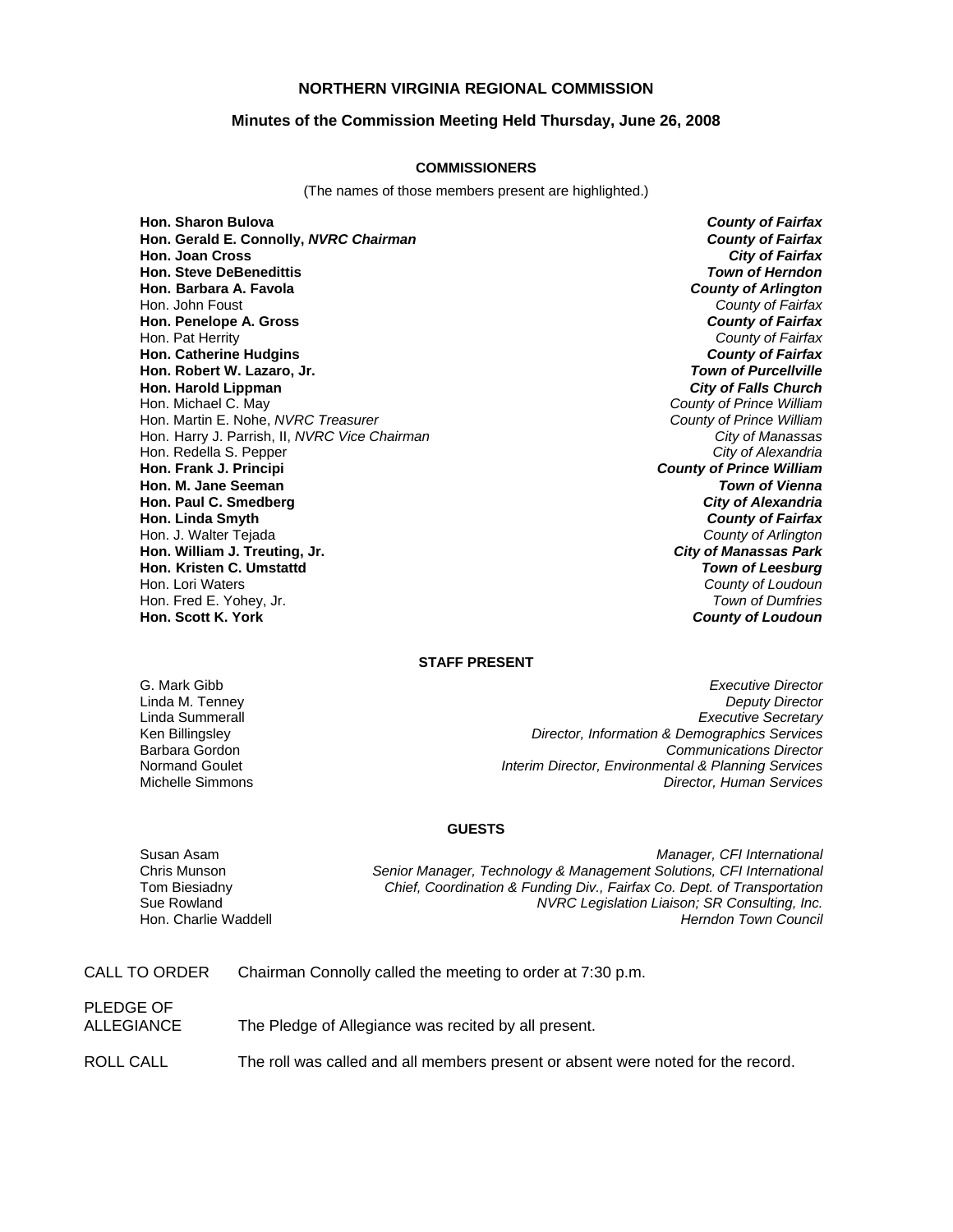Summary Minutes of the Commission June 26, 2008 Page 2 APPROVAL OF MINUTES Commissioner York moved approval of the minutes of the May 22, 2008, meeting. The motion was seconded and the minutes were approved unanimously.

PRESENTATION *THE POTENTIAL IMPACTS OF GLOBAL SEA LEVEL RISE ON THE MID-ATLANTIC REGION*

> Chairman Connolly introduced Chris Munson, Senior Manager for Technology & Management Solutions, ICF International. ICF International is company headquartered in Fairfax County and employs over 3,000 people worldwide. Also with Mr. Munson was Susan Asam of ICF's climate change group.

*Chris Munson* The U.S. Department of Transportation contracted with ICF for a phased study to estimate the potential impacts of sea level rise and the resulting increase in storm surge on the country's transportation infrastructure. The study is prepared at both the state and county levels. Phase I, completed in November 2007, includes Maryland, D.C., Virginia and North Carolina. Phase II, scheduled for completion in September 2008, includes New York, New Jersey, Pennsylvania, Delaware, South Carolina, Georgia and the Atlantic coast of Florida.

> The study includes eight inundation levels. Based on thermal expansion, the global sea level will rise 1.6 to 3.9 inches by 2025; this excludes future rapid dynamic changes in Greenland and Antarctic ice flow.

> According to ICF's calculations, some parts of coastal Arlington and all parts of coastal Alexandria will be impacted by sea level rise, with even greater areas of those jurisdictions affected by future storm surges. In Northern Virginia and coastal Virginia, this will affect the infrastructure (roads, rail, airports, ports, bridges and tunnels, energy); populations and communities; the environment; commerce and tourism; and military installations.

> In conclusion, Mr. Munson encouraged decision makers to incorporate climate change impacts into planning.

*questions & answers* Commissioner Gross reported that the Governor's Commission on Climate Change received a LiDAR overview of the Norfolk area, which showed that City Hall would be affected by the increase in sea level and the new subway would be underwater. She added that she expects the Governor's Commission will recommend that the entire state be mapped using LiDAR, at an estimated cost of \$5 million.

> In response to Commissioner Smyth's inquiry about the timeframe to incorporate sea level rise into land use and transportation planning, Ms. Asam said it's very difficult to quantify. The climate change community approaches it by managing for uncertainty and running a few scenarios. Knowing the realm of possibility, a risk management strategy is then developed.

- CONSENT AGENDA Commissioner York moved approval of the Consent Agenda, consisting of the items outlined below. The motion was seconded and carried unanimously.
	- A. Financial Reports for May 2008
	- B. Resolution No. P08-25: Extension of Auditor Engagement

CHAIRMAN'S

REPORT Reporting on the General Assembly's special session on transportation funding, Chairman Connolly noted the Governor's bill has been killed by the House. The Senate passed Senator Saslaw's bill.

> A synopsis of HB 6055 (Hamilton) was distributed and reviewed. It was noted that the estimate of \$150 million/year estimated revenue from 25 cents per \$100 valuation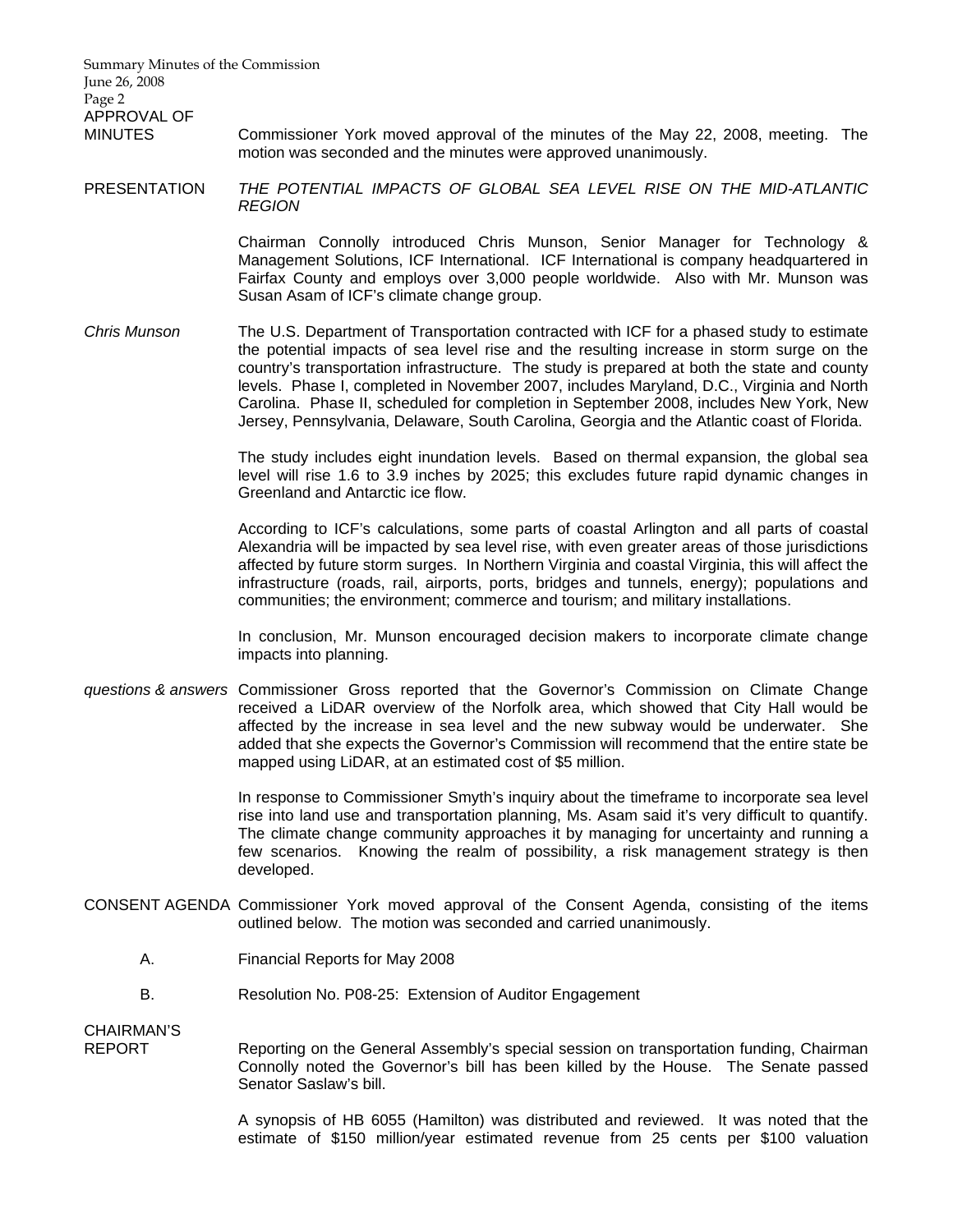commercial property tax for Northern Virginia was erroneous on two accounts: first, some jurisdictions have already imposed this tax, so the funding is not new or additional revenue; secondly, not all jurisdictions will impose this tax, and those that have done so are using a lower rate.

 The members were concerned that under HB 6055, the bulk of taxes imposed in Northern Virginia would be imposed by local governments. They were further outraged that the majority of revenue raised in Hampton Roads would be generated by allocating 30 percent of revenue growth generated by the ports to seven transportation projects in Hampton Roads. This represents a diversion of state general funds used for K-12, higher education, law enforcement, human services, prisons, etc., statewide.

Commissioner Favola moved that if the General Assembly takes the approach to shift the burden of transportation funding entirely to the jurisdictions to make up for what was lost with the Virginia Supreme Court ruling, that approach will be dead on arrival; secondly, that the General Assembly create a dedicated source of revenue for state maintenance. The motion was seconded and carried unanimously. The legislative liaisons will transmit this resolution to the Northern Virginia Delegation and the leadership.

EXECUTIVE DIRECTOR'S

- REPORT Mr. Gibb's report included updates on:
	- Boundary Stones Preservation
	- International Activities
	- NVRC Visit to the area's First Carbon-Neutral Home
	- Four Mile Run Restoration
	- I&R in Transition
	- NVRC and the NOVA Group

FY 2009 BUDGET AND WORK

PROGRAM Commissioner Gross reported that the Operations Committee had reviewed the proposed FY09 Budget and Work Program at its June 13 meeting and feels the budget is lean and prudent. She moved adoption of Resolution No. P08-26. The motion was seconded and carried unanimously.

# ELECTION OF

OFFICERS Commissioner Favola moved election of the slate of officers:

| Chairman      |  |
|---------------|--|
| Vice Chairman |  |
| Treasurer     |  |

**Gerald Connolly** Harry J. "Hal" Parrish, II Martin Nohe

The motion was seconded and carried unanimously.

OTHER BUSINESS Commissioner York requested a presentation on the member governments' transportation plans, noting the need for interconnectivity. He added that he often hears from constituents that "they can't get there from here." Members said that they hear that complaint as well and agreed they want this presentation.

> Commissioner Lippman raised the issue of foreclosures, noting that Commissioner Hudgins participated in a recent regional conference on this issue. Commissioner Hudgins reported the conference addressed two components of foreclosures: 1) prevention and 2) what are the effects on the people facing foreclosure or having gone through foreclosure.

> Ms. Rowland reported the state Housing Commission is also looking at this issue and wants a presentation from the Northern Virginia perspective. Ms. Rowland and Mr. Gibb will work with Commissioner Hudgins on this.